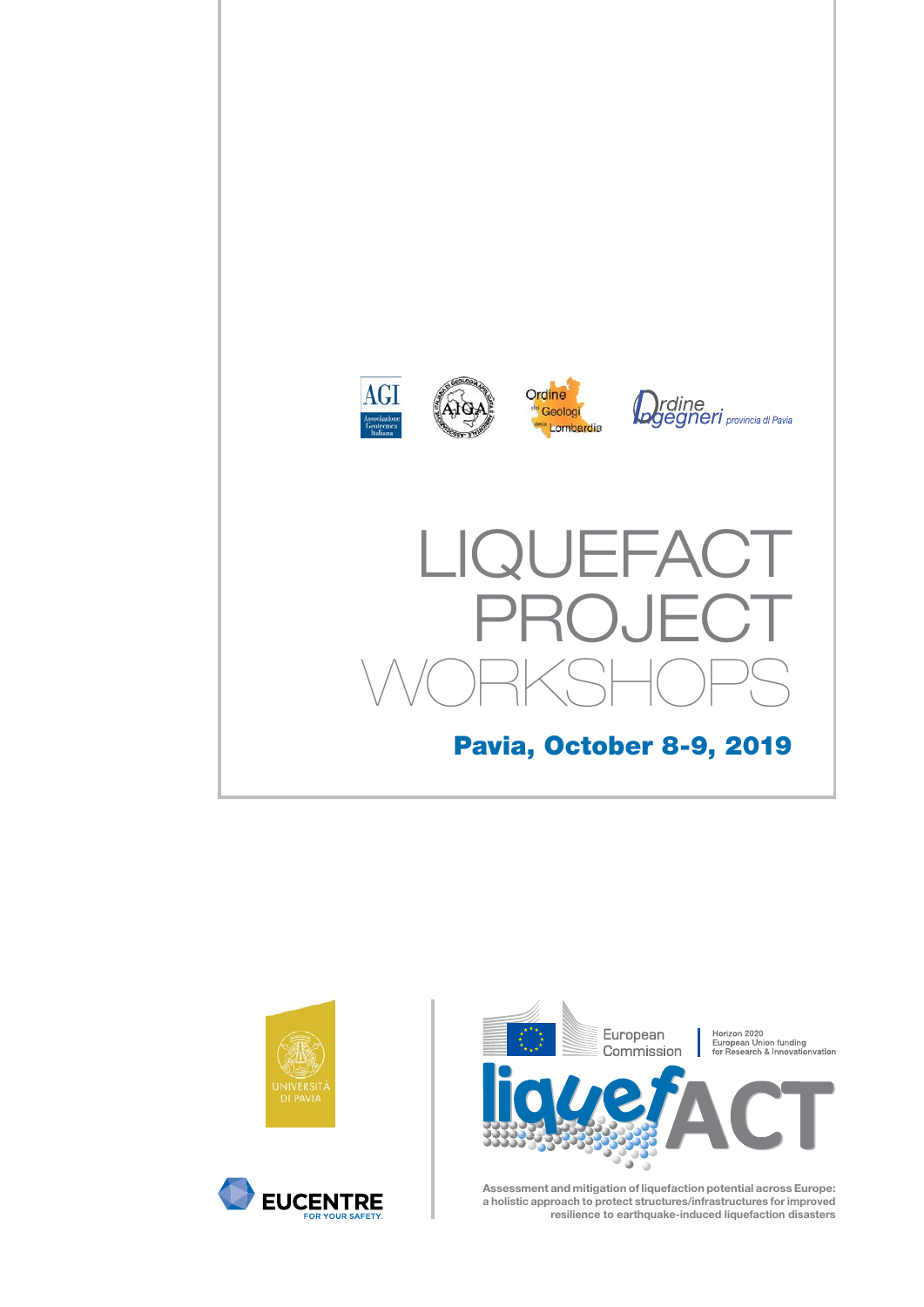# Agenda

#### Tuesday, October 8th 2019

## Training on LIQUEFACT Software for Liquefaction Mitigation Planning and Decision Support

| 14:00 - 15:00<br>15:00 - 16:00 | Part-1<br>Part-2 | Methodologies and procedures integrated in the software<br>Processing and Concept of LIQUEFACT Software                                                                                                                                                                                              |
|--------------------------------|------------------|------------------------------------------------------------------------------------------------------------------------------------------------------------------------------------------------------------------------------------------------------------------------------------------------------|
| $16:00 - 16:10$                | <i>Break</i>     |                                                                                                                                                                                                                                                                                                      |
| 16:10 - 18:00                  |                  | <b>Part-3-1</b> LIQUEFACT Software: Assess level of liquefaction risk (hazard assessment)<br><b>Part-3-2</b> LIQUEFACT Software: Assess level of liquefaction threat on the asset (risk assessment)<br><b>Part-3-3</b> LIQUEFACT Software: Development of Mitigation Framework (mitigation strategy) |

## Wednesday, October 9th 2019

#### Main Outcomes from LIQUEFACT Project

| m.                                                                       | <b>Morning Session</b>                                                                                                                                                                                                                                                               |  |  |
|--------------------------------------------------------------------------|--------------------------------------------------------------------------------------------------------------------------------------------------------------------------------------------------------------------------------------------------------------------------------------|--|--|
| $08:30 - 09:00$<br>$09:00 - 10:00$<br>$10:00 - 10:30$<br>$10:30 - 11:00$ | Registration<br>Opening Session (institutions, local/national authorities, professional associations)<br>Overview of Liquefact Project: goals and achievements<br>Prof. K. Jones<br>Zonation of liquefaction hazard at continental and municipal scales<br>Prof. C. Lai & C. Meisina |  |  |
| $11:00 - 11:30$                                                          | Coffee break                                                                                                                                                                                                                                                                         |  |  |
| $11:30 - 12:00$                                                          | Vulnerability of buildings to earthquake-induced soil liquefaction<br>Prof. A. Viana da Fonseca                                                                                                                                                                                      |  |  |
| $12:00 - 12:30$                                                          | Discussion on questions from the audience                                                                                                                                                                                                                                            |  |  |
| $12:30 - 14:00$                                                          | Lunch break                                                                                                                                                                                                                                                                          |  |  |
| H.                                                                       | Afternoon Session                                                                                                                                                                                                                                                                    |  |  |
| 14:00 - 14:30                                                            | Techniques of ground improvement to mitigate liquefaction susceptibility<br>Prof. A. Flora                                                                                                                                                                                           |  |  |
| 14:30 - 15:00                                                            | Centrifuge modelling of soil-structure interaction in liquefiable ground<br>Prof. V. Fioravante                                                                                                                                                                                      |  |  |
| 15:00 - 15:30                                                            | Community resilience to earthquake induced soil liquefaction disasters<br>Prof. K. Jones                                                                                                                                                                                             |  |  |
| $15:30 - 16:00$                                                          | Discussion on questions from the audience                                                                                                                                                                                                                                            |  |  |
| $16:00 - 16:30$                                                          | Coffee break                                                                                                                                                                                                                                                                         |  |  |
| 16:30 - 17:00                                                            | Liquefaction risk assessment procedure applied to relevant case studies<br>Prof. G. Modoni                                                                                                                                                                                           |  |  |
| 17:00 - 17:45                                                            | A software to assess liquefaction-induced damage to critical infrastructures<br>Dr. A. Meslem                                                                                                                                                                                        |  |  |
| $17:45 - 18:15$                                                          | Discussion and closure<br>Prof. K. Jones                                                                                                                                                                                                                                             |  |  |

**The event is organized under the auspices of the Associazione Geotecnica Italiana and Ordine degli Ingegneri della Provincia di Pavia. Participation is acknowledged with 4 CFP for the 8th October workshop and 8 CFP for the 9th October workshop, pending registration to the link:** www.isiformazione.it

**The event is organized under the auspices of the Ordine dei Geologi della Lombardia. Participation is acknowledged with 4 CFP for the 8th October workshop and 6 CFP for the 9th October workshop, pending registration. For more information:** www.geolomb.it

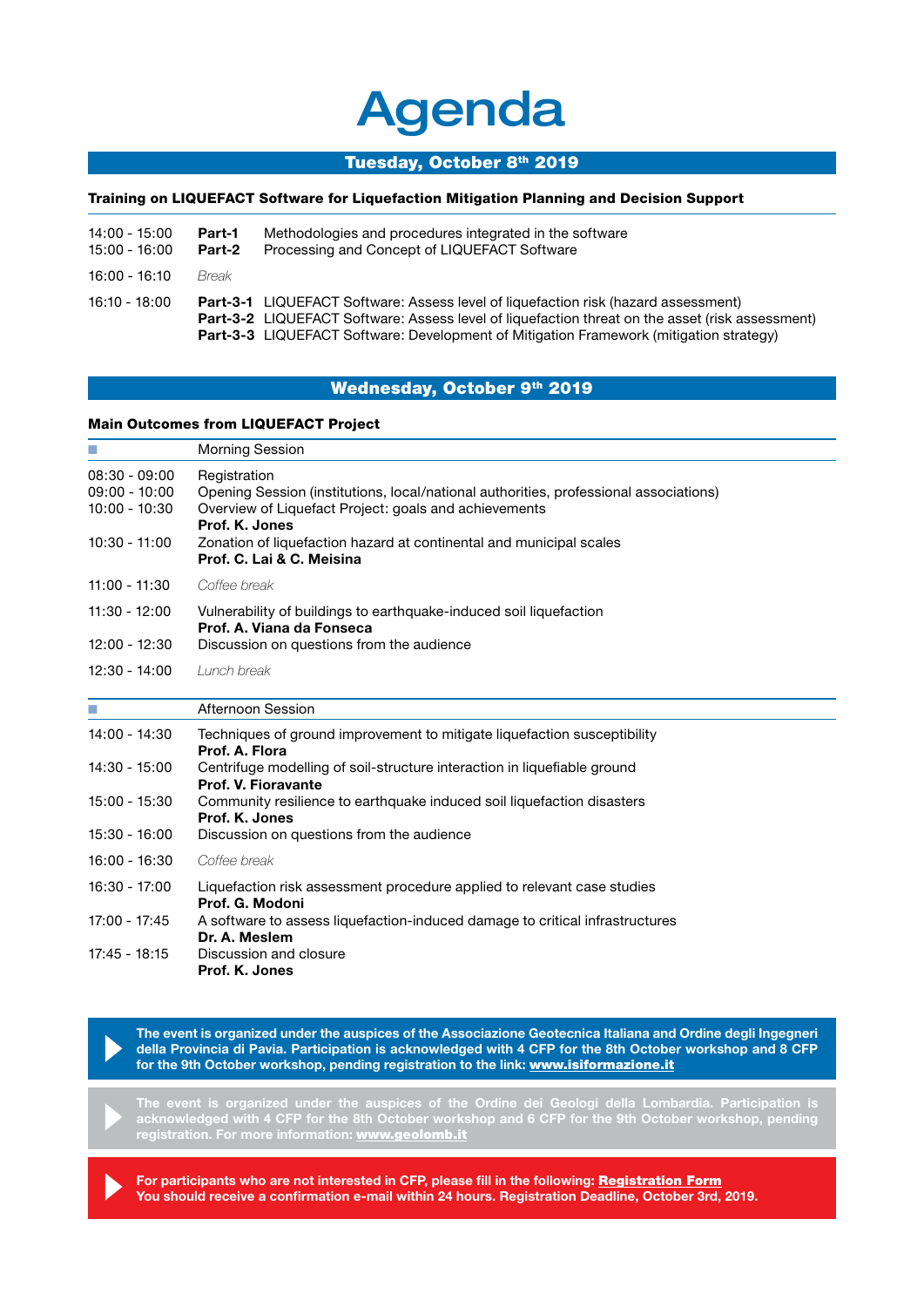## CONSORTIUM

- **Anglia Ruskin University** (United Kingdom)
- **Universita degli Studi di Pavia & Fondazione EUCENTRE** (Italy)
- **Universidade do Porto** (Portugal)
- **Università degli Studi di Napoli Federico II** (Italy)
- **Istituto Sperimentale Modelli Geotecnici ISMGEO** (Italy)
- **Trevi** (Italy)
- **Stiftelsen Norsar** (Norway)
- **Istanbul Universitesi Cerrahpasa** (Turkey)
- **Univerza v Ljubljani** (Slovenia)
- **Universita degli Studi di Cassino e del Lazio Meridionale** (Italy)
- **Slp d.o.o. Ljubljana** (Slovenia)

#### Venue of Workshops

- Workshop: 8th October: Eucentre Aula Multimediale Via Adolfo Ferrata, 1 27100 Pavia, Italy.
- Workshop: 9th October: University of Pavia Aula Magna Piazza Leonardo Da Vinci, 12 27100 Pavia, Italy.